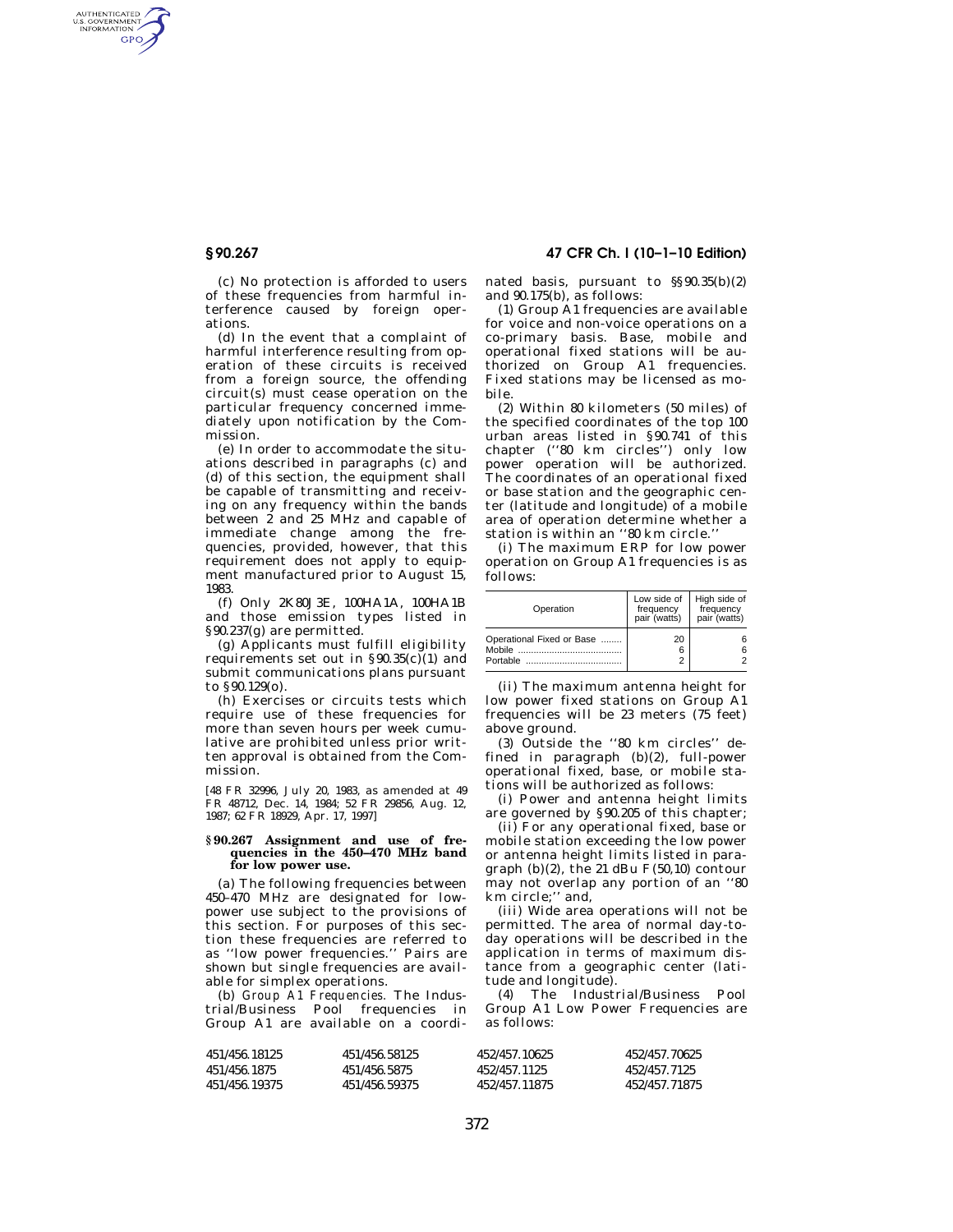**Federal Communications Commission § 90.267** 

| 451/456.28125 | 451/456.60625 | 452/457.13125          | 452/457.78125 |
|---------------|---------------|------------------------|---------------|
| 451/456.2875  | 451/456.6125  | 452/457.1375           | 452/457.7875  |
| 451/456.29375 | 451/456.61875 | 452/457.14375          | 452/457.79375 |
| 451/456.30625 | 451/456.65625 | 452/457.15625          | 452/457.80625 |
| 451/456.3125  | 451/456.6625  | 452/457.1625           | 452/457.8125  |
| 451/456.31875 | 451/456.66875 | 452/457.16875          | 452/457.81875 |
| 451/456.35625 | 451/456.68125 | 452/457.18125          | 452/457.83125 |
| 451/456.3625  | 451/456.6875  | 452/457.1875           | 452/457.8375  |
| 451/456.36875 | 451/456.69375 | 452/457.19375          | 452/457.84375 |
| 451/456.38125 | 451/456.70625 | 452/457.28125          | 452/457.88125 |
| 451/456.3875  | 451/456.7125  | 452/457.2875           | 452/457.8875  |
| 451/456.39375 | 451/456.71875 | 452/457.29375          | 452/457.89375 |
| 451/456.40625 | 451/456.73125 | 452/457.48125          | 452/457.98125 |
| 451/456.4125  | 451/456.7375  | 452/457.4875           | 452/457.9875  |
| 451/456.41875 | 451/456.74375 | 452/457.49375          | 452/457.99375 |
| 451/456.45625 | 451/456.75625 | $452.53125$ (unpaired) | 462/467.18125 |
| 451/456.4625  | 451/456.7625  | $452.5375$ (unpaired)  | 462/467.1875  |
| 451/456.46875 | 451/456.76875 | 452.54375 (unpaired)   | 462/467.19375 |
| 451/456.48125 | 452/457.03125 | 452/457.63125          | 462/467.45625 |
| 451/456.4875  | 452/457.0375  | 452/457.6375           | 462/467.4625  |
| 451/456.49375 | 452/457.04375 | 452/457.64375          | 462/467.46875 |
| 451/456.50625 | 452/457.05625 | 452/457.65625          | 462/467.48125 |
| 451/456.5125  | 452/457.0625  | 452/457.6625           | 462/467.4875  |
| 451/456.51875 | 452/457.06875 | 452/457.66875          | 462/467.49375 |
| 451/456.55625 | 452/457.08125 | 452/457.68125          | 462/467.50625 |
| 451/456.5625  | 452/457.0875  | 452/457.6875           | 462/467.5125  |
| 451/456.56875 | 452/457.09375 | 452/457.69375          | 462/467.51875 |
|               |               |                        |               |

(c) *Group A2 Frequencies.* The Industrial/Business Pool frequencies in Group A2 are available nationwide on a coordinated basis, pursuant §§90.35(b)(2) and 90.175(b) as follows:

(1) Group A2 frequencies are available for voice and non-voice operations on a co-primary basis. Base, mobile or operational fixed stations will be authorized on Group A2 frequencies. Fixed stations may be licensed as mobile.

(2) Low power operation will be authorized nationwide on Group A2 frequencies.

(i) The maximum ERP for low power operation on these frequencies is as follows:

| Operation                                    | Low side of<br>frequency<br>pair | High side of<br>frequency<br>pair (watts) |
|----------------------------------------------|----------------------------------|-------------------------------------------|
| Operational Fixed or Base<br><b>Portable</b> | 20<br>6                          | հ<br>հ                                    |

(ii) The maximum antenna height for low power fixed stations will be 23 meters (75 feet) above ground.

(3) The Industrial/Business Pool Group A2 Low Power Frequencies are as follows:

| 451/456.23125 | 451/456.53125 | 452/457.40625 | 452/457.85625 |
|---------------|---------------|---------------|---------------|
| 451/456.2375  | 451/456.5375  | 452/457.4125  | 452/457.8625  |
| 451/456.24375 | 451/456.54375 | 452/457.41875 | 452/457.86875 |
| 451/456.33125 | 451/456.63125 | 452/457.50625 |               |
| 451/456.3375  | 451/456.6375  | 452/457.5125  |               |
| 451/456.34375 | 451/456.64375 | 452/457.51875 |               |
| 451/456.43125 | 452/457.30625 | 452/457.75625 |               |
| 451/456.4375  | 452/457.3125  | 452/457.7625  |               |
| 451/456.44375 | 452/457.31875 | 452/457.76875 |               |
|               |               |               |               |

(d) *Group B Frequencies.* The Industrial/Business Pool frequencies in

Group B are available nationwide on a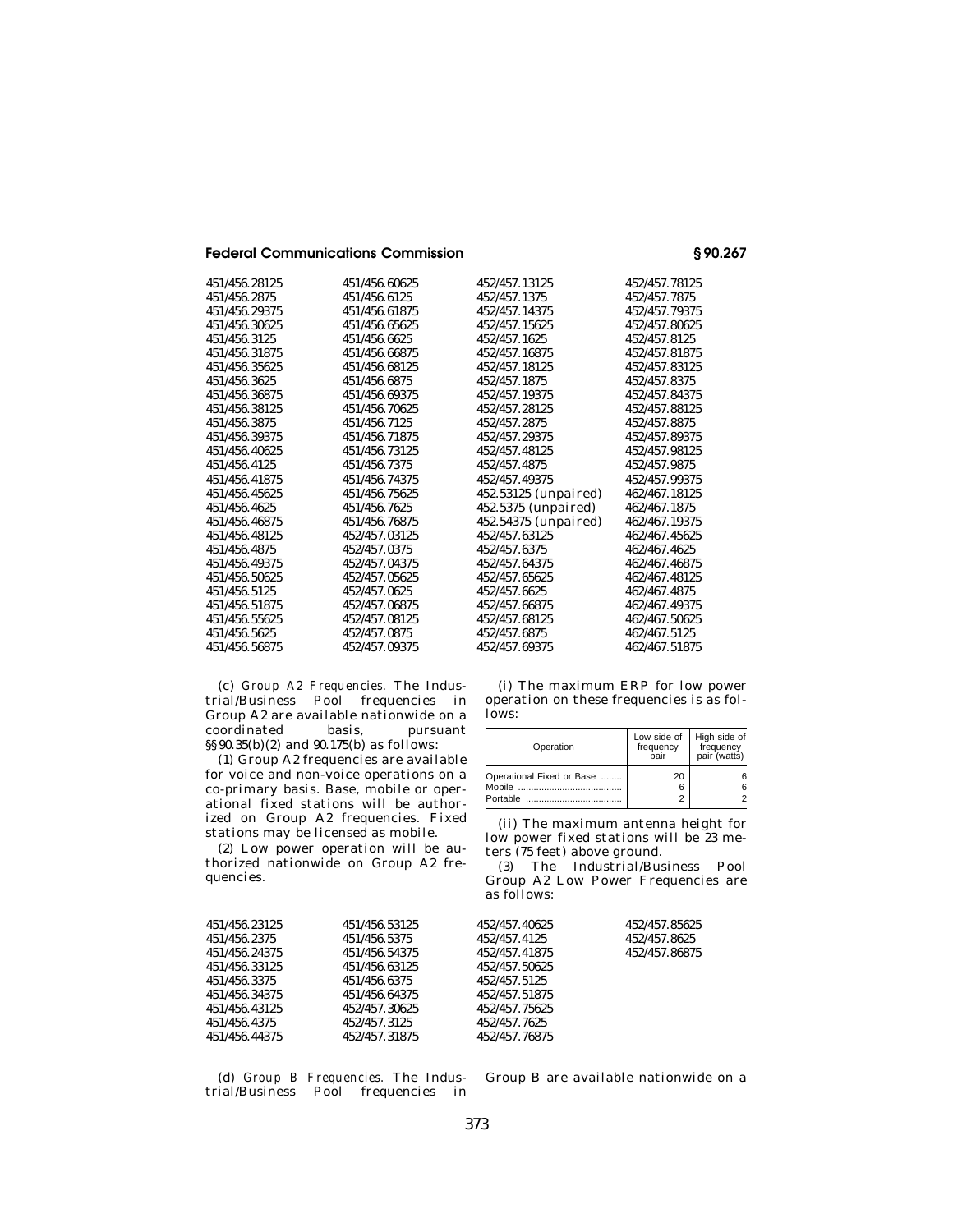coordinated basis, pursuant to §§90.35(b)(2) and 90.175(b) as follows:

(1) Group B frequencies are available for non-voice operations on a primary basis. Voice operations will be permitted on a secondary basis. Base, mobile or operational fixed stations will be authorized on Group B frequencies. Fixed stations may be licensed as mobile.

**§ 90.267 47 CFR Ch. I (10–1–10 Edition)** 

(2) Operation on these frequencies is limited to 6 watts ERP for base, mobile or operational fixed stations and 2 watts ERP for portable units. A maximum antenna height of 7 meters (20 ft) above ground is authorized for fixed stations.

(3) The Industrial/Business Pool Group B Frequencies are as follows:

| 462/467.20625 | 462/467.28125 | 462/467.35625 | 462/467.43125 |
|---------------|---------------|---------------|---------------|
|               |               |               |               |
| 462/467.2125  | 462/467.2875  | 462/467.3625  | 462/467.4375  |
| 462/467.21875 | 462/467.29375 | 462/467.36875 | 462/467.44375 |
| 462/467.23125 | 462/467.30625 | 462/467.38125 |               |
| 462/467.2375  | 462/467.3125  | 462/467.3875  |               |
| 462/467.24375 | 462/467.31875 | 462/467.39375 |               |
| 462/467.25625 | 462/467.33125 | 462/467.40625 |               |
| 462/467.2625  | 462/467.3375  | 462/467.4125  |               |
| 462/467.26875 | 462/467.34375 | 462/467.41875 |               |
|               |               |               |               |

(e) *Group C Frequencies.* The Industrial/Business Pool frequencies in Group C are available nationwide for non-coordinated itinerant use as follows.

(1) Group C frequencies are available for voice and non-voice operations on a co-primary basis. Only mobile operations will be authorized on Group C frequencies. Stations may operate at fixed locations for a temporary period of time. No stations operating at a permanent fixed location will be authorized on Group C frequencies.

(2) Operation on these frequencies is limited to 6 watts effective radiated power for fixed or mobile units and 2 watts ERP for portable units. Stations operating at fixed locations for a temporary period of time will be limited to an antenna height of 7 meters (20 feet) above ground.

(3) The Industrial/Business Pool Group C Low Power Frequencies are as follows:

| 461/466.03125 | 461/466.15625 | 461/466.28125       | 462.8125            |
|---------------|---------------|---------------------|---------------------|
| 461/466.0375  | 461/466.1625  | 461/466.2875        | 462.8375 (unpaired) |
| 461/466.04375 | 461/466.16875 | 461/466.29375       | 462/467.8625        |
| 461/466.05625 | 461/466.18125 | 461/466.30625       | 462/467.8875        |
| 461/466.0625  | 461/466.1875  | 461/466.3125        | 462/467.9125        |
| 461/466.06875 | 461/466.19375 | 461/466.31875       | 464/469.48125       |
| 461/466.08125 | 461/466.20625 | 461/466.33125       | 464/469.4875        |
| 461/466.0875  | 461/466.2125  | 461/466.3375        | 464/469.5125        |
| 461/466.09375 | 461/466.21875 | 461/466.34375       | 464/469.51875       |
| 461/466.10625 | 461/466.23125 | 461/466.35625       | 464/469.53125       |
| 461/466.1125  | 461/466.2375  | 461/466.3625        | 464/469.5375        |
| 461/466.11875 | 461/466.24375 | 461/466.36875       | 464/469.5625        |
| 461/466.13125 | 461/466.25625 | 462.7625 (unpaired) | 464/469.56875       |
| 461/466.1375  | 461/466.2625  | 462.7875 (unpaired) |                     |
| 461/466.14375 | 461/466.26875 | 462.8125 (unpaired) |                     |
|               |               |                     |                     |

(f) *Group D Frequencies.* The Industrial/Business Pool frequencies in Group D are available for central station alarm operations on a coordinated basis, pursuant to §§90.35(b)(2) and  $90.175(b)$ .

(1) Base, mobile or operational fixed stations will be authorized on Group D frequencies. Fixed stations may be licensed as mobile.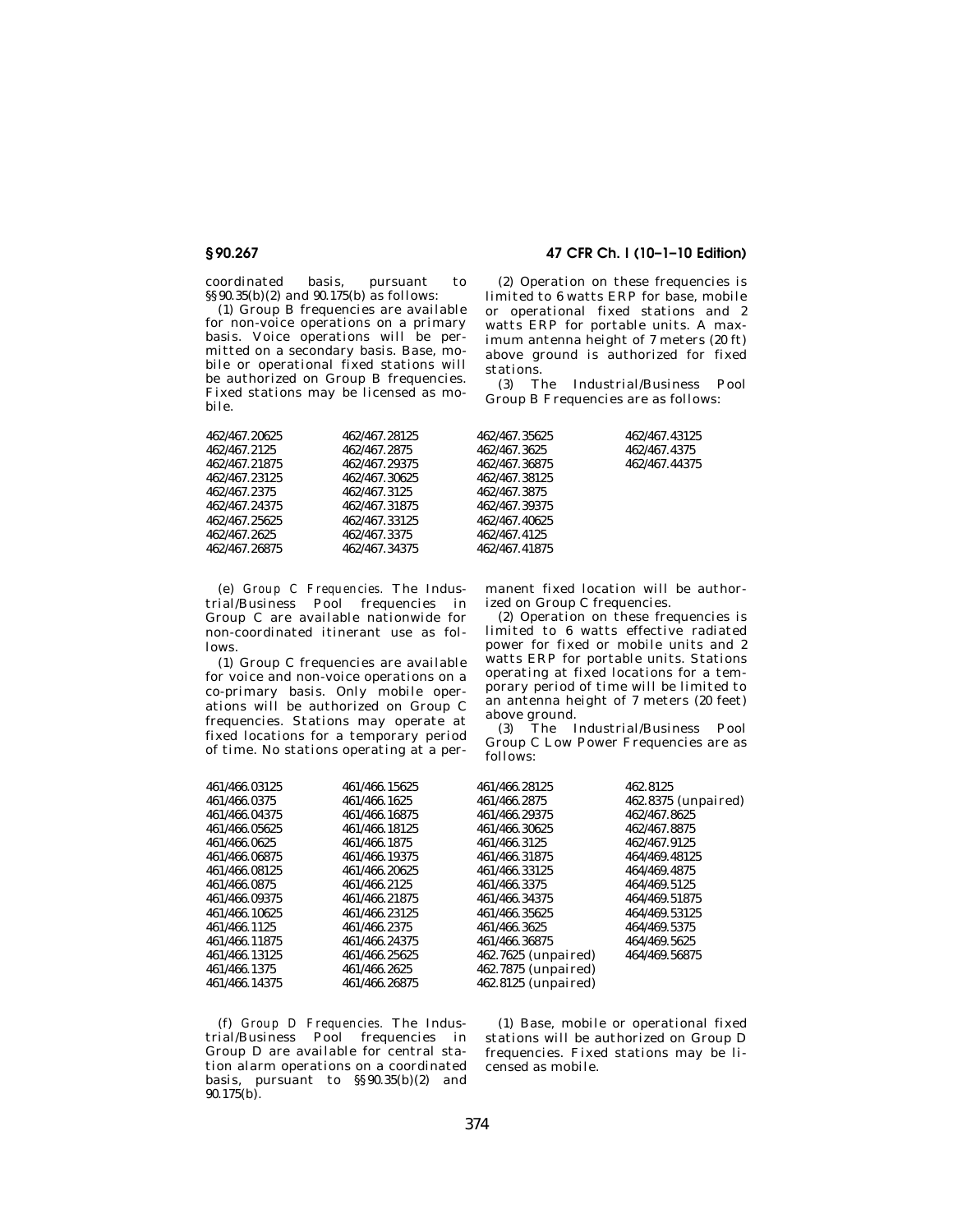# **Federal Communications Commission § 90.267**

(2) Group D frequencies subject to  $§90.35(c)(63)$  are limited to central station alarm use within the urban areas described in §90.35(c)(63). Outside the urban areas described in §90.35(c)(63), Group D frequencies subject to  $$90.35(c)(63)$  are available for general Industrial/Business use on a coordinated basis, pursuant to §§90.35(b)(2) and 90.175(b).

(3) Group D frequencies subject to  $§90.35(c)(66)$  are limited to central station alarm use nationwide.

| 460/465.90625 | 460/465.95625 |
|---------------|---------------|
| 460/465.9125  | 460/465.9625  |
| 460/466.91875 | 460/465.96875 |
| 460/465.93125 | 460/465.98125 |
| 460/465.9375  | 460/465.9875  |
| 460/465.94375 | 460/465.99375 |

(g) *Low Power Public Safety Frequencies.* The frequencies in the Public Safety Pool Low Power Group are available nationwide on a coordinated basis, pursuant to  $\S(90.20(c)(2)$  and  $90.175(b)$ .

(1) Base, mobile or operational fixed stations will be authorized on Public Safety Low Power frequencies. Fixed stations may be licensed as mobile.

| 453/458.03125 | 453/458.13125 | 453/458.95625 | 460/465.53125 |
|---------------|---------------|---------------|---------------|
| 453/458.0375  | 453/458.1375  | 453/458.9625  | 460/465.5375  |
| 453/458.04375 | 453/458.14375 | 453/458.96875 | 460/465.54375 |
| 453/458.05625 | 453/458.88125 | 453/458.98125 | 460/465.55625 |
| 453/458.0625  | 453/458.8875  | 453/458.9875  | 460/465.5625  |
| 453/458.06875 | 453/458.89375 | 453/458.99375 | 460/465.56875 |
| 453/458.08125 | 453/458.90625 | 460/465.48125 |               |
| 453/458.0875  | 453/458.9125  | 460/465.4875  |               |
| 453/458.09375 | 453/458.91875 | 460/465.49375 |               |
| 453/458 10625 | 453/458.93125 | 460/465.50625 |               |
| 453/458.1125  | 453/458.9375  | 460/465.5125  |               |
| 453/458.11875 | 453/458.94375 | 460/465.51875 |               |
|               |               |               |               |

(h) Unless otherwise noted, the following conditions apply to all low power frequencies:

(1) Except for itinerant operations on Group C, wide area operations will not be authorized. The area of normal dayto-day operations will be described in the application in terms of maximum distance from a geographic center (latitude and longitude).

(2) A hospital or health care institution holding a license to operate a

(4) Operation on Group D frequencies is limited to 2 watts output power for mobile, base or operational fixed stations. Fixed stations used for central station alarm operations may utilize antennas mounted not more than 7 meters (20 feet) above a man-made supporting structure, including antenna structure.

(5) The Industrial/Business Pool Group D Low Power Frequencies are as follows:

460/465.90625 460/465.95625 461/466.00625 460/465.9125 460/465.9625 461/466.0125 460/466.91875 460/465.96875 461/466.01875

(2) Operation on these frequencies is limited to 6 watts effective radiated power for base, mobile or operational fixed stations and 2 watts ERP for portable units. A maximum antenna height of 7 meters (20 feet) above ground is authorized for fixed stations. (3) The Public Safety Pool Low Power Frequencies are as follows:

radio station under this part may operate a medical radio telemetry device with an output power not to exceed 20 milliwatts without specific authorization from the Commission. All licensees operating under this authority must comply with the requirements and limitations set forth in this section.

(3) No limit shall be placed on the length or height above ground level of